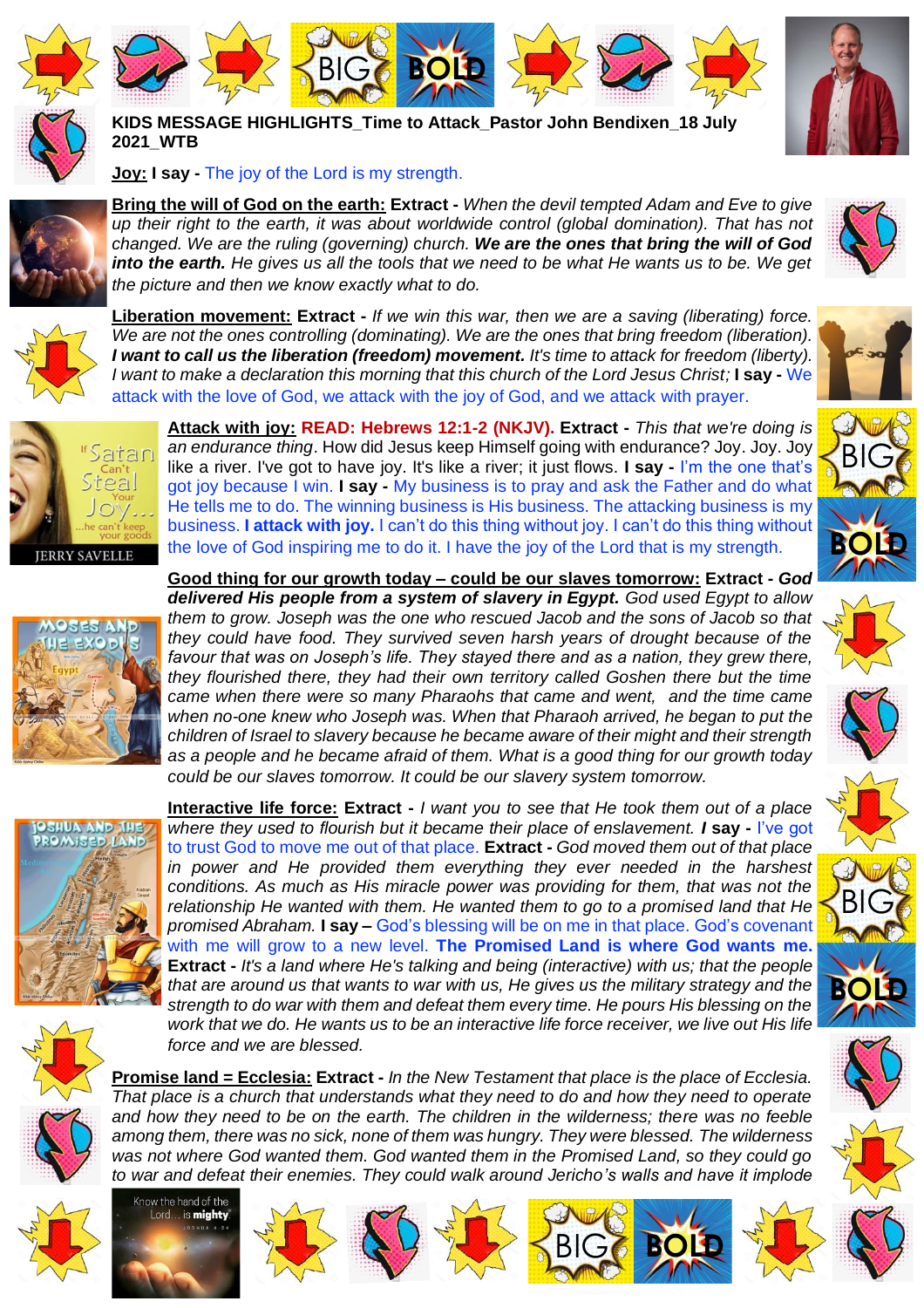

by the power of God. God wanted to have that relationship with His people so that He could *show Himself mighty and strong on their behalf.*

> **Jericho attack: Extract -** *Our attack is a Jericho attack. They walked around that Jericho wall, one day, one day, one day, and then on the last day, seven times, and then made a big noise. When they gave their praise and their shout to God, He multiplied that noise as the power of His Word and it just imploded an entire city.* **I say -** That's how we attack. We walk in His love, we walk in His protection, we walk in His favour, we walk in His blessing. We keep doing this



with endurance.



**Example – Running: Extract -** *The first time you go on a run for one or two kilometres and you haven't run for a long time your muscles are aching. You go do that for a couple of days, a couple of weeks, and now your muscles start to adjust and adapt. Now you suddenly can run 5 - 10 km's and you begin to get into a groove and a rhythm and that gets easier. Your endurance begins to pick up.* **I say -** I have to do this thing with endurance and not quit. Joy, the love of God and the life of God are what I have to use as tools to keep me moving forward.



**Real Love: READ: 1 John 3:18 (MSG). Extract -** *I can talk about it all I like, but I've got to actually end up doing it.* Real love is… **I say -** If I see that someone needs something from me - some money, some food, something – I will give and help. **Extract -** *Real love is also if I see you taking over in a fault, I've got to come talk to you. I've got to give you the hard words. But I'll be there for you every part of the way. That's real love.*



**God reality: READ: 1 John 3:19 (MSG). Extract -** *You want to live in God's reality; you've got to live in the love of God. If you don't receive the love of God in this season, you can't attack. The team game is much more powerful than the single star game. And we have to attack as a team. We've got to attack the devil wherever we go, as a community. This is where the collective greatness comes in. This is where we thrive. This is our attack time now. We've got to find answers. We've got to find solutions. We are the church that can bring the solution. Our church; we are the people that can pray this in. We are the people that can bring the love of God into the situation.* **I say -** The joy of the Lord is my strength. **I've got the power.** It is living in me. I am not going to allow the devil to keep me in Goshen and be a slave to his system. Babylon is falling and I am out of there. I am going with God all the way.



**God's love saves me: READ: 1 John 3:18 (MSG). Extract -** *When I see things going wrong in my life and issues happening in my life, it is the devil trying to come back and use my humanity (what I do wrong) to try and bring self-criticism (guilt and shame) to weaken (debilitate) me. I might be human, but I'm also spiritual. My humanity is not going to defeat me. My humanity is just here to keep my spirit here so that I can win.* I **say -** The love of God is what saves me. **READ: 1 John 3:20 (MSG). I say -** I receive Your love, I receive Your strength and now I let the joy of the Lord rise inside of me. I let Your peace come upon me so that I no longer end up in self-criticism, self-ashamed, self-judgment. I'm ready to go and do battle. **READ: 1 John 3:21-22 (MSG). Extract -** *Collectively we can do this. We win the game, because we did what pleased Him.*



**Keep praying: READ: Luke 18:1 (NKJV). Extract – It's possible that I can pray and lose** *heart when I don't get the results. I can lose hope or heart if my faith doesn't have endurance in my prayers, or if I quit my prayer life because I don't see my answer in time. The unjust judge would not give vengeance but because of her persistence, he gave it to her. How much more will my heavenly Father who hears what I'm saying, bring vengeance for me or bring help to me speedily, even though it may take time?* **I say -** God's hearing my prayer, He's answering it speedily. I don't lose heart. I don't lose hope. **I keep praying.** My job is not to lose hope and not lose heart. It's attack time. It's that moment where I've got to push; spiritually













2





BIG

**BOLD**

BIG

**BOLD**